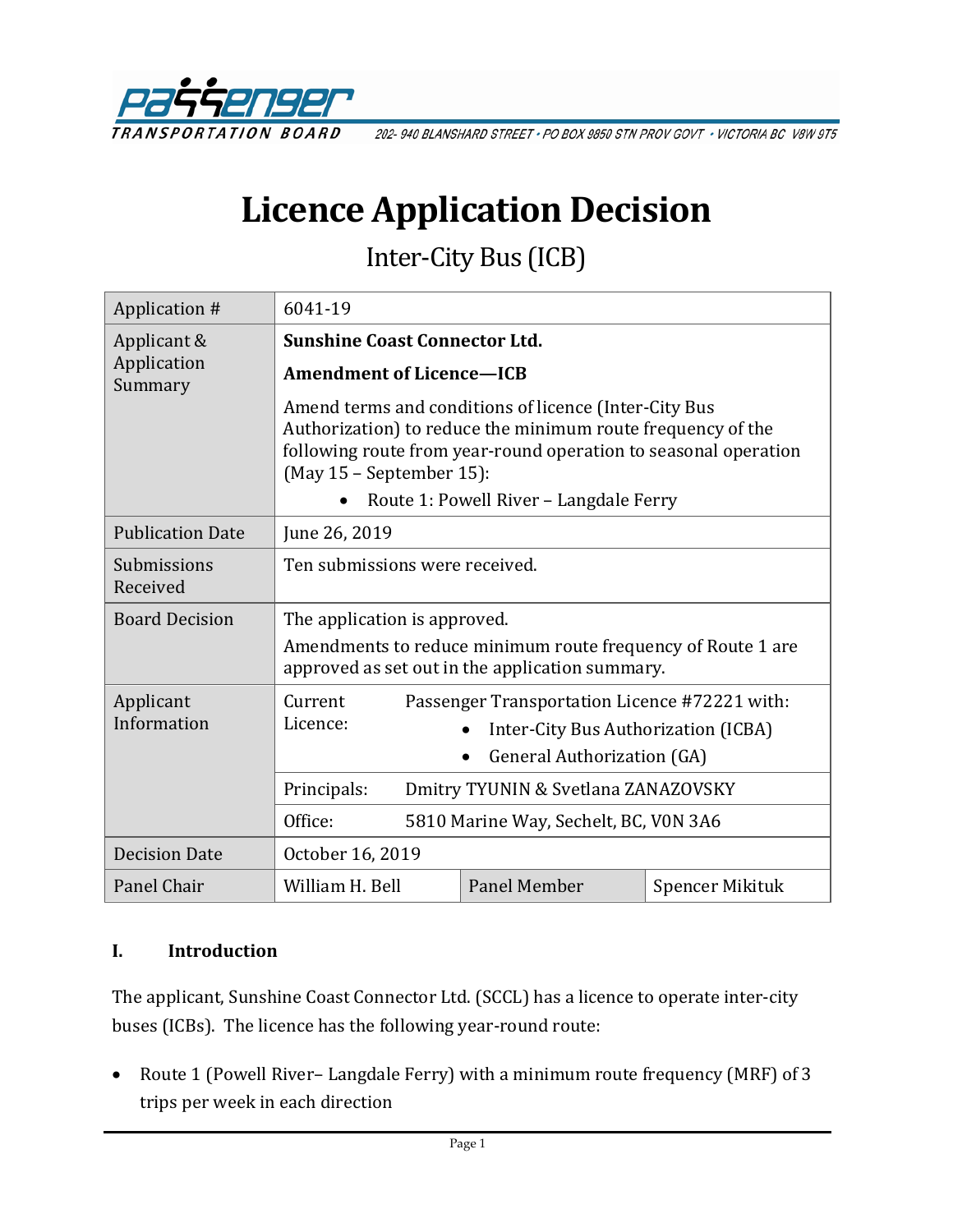SCCL is applying to reduce the year-round service to a seasonal service that must, at a minimum run from May 15 to September 15 each year with 3 round trips per week. Route 1 serves a minimum of 11 communities along the Sunshine Coast Highway:

- Powell River
- Madeira Park
- Gibsons

• Langdale Ferry Terminal

• Earl's Cove

• Garden Bay

- Halfmoon Bay • Sechelt
- 
- Pender Harbour
- Wilson Creek

## **II. Background**

Sunshine Coast Connector Ltd. (SCCL) was incorporated BC on February 20, 2016. Its head office is in Sechelt, B.C. SCCL operates under Passenger Transportation Licence 72221.

In April 2016 SCCL was approved based on an Urgent Public Need request (application 67-16) and was approved, at the time, to operate 2 routes: Route 1 from Powell River to Vancouver with a weekly minimum of Monday, Wednesday and Friday trips; and Route 2 from Earl's Cove to Langdale with a daily minimum of 2 trips in each direction.

In September 2017 the Board approved the elimination of Route 2 based on low public demand, ridership volumes and the availability of BC Transit service from Horseshoe Bay to Downtown Vancouver with the replacement of the Langdale Ferry Terminal as the terminating point for Route 1.

In August 2019 the Board allowed a service reduction for Harbour Air (HA) that operates an ICB service as a secondary feeder into its main air transportation service in Sechelt. The service is offered mainly for HA passengers, but also the public in the area. The Board specifically allowed HA to eliminate its Egmont stop in exchange for a shorter route to Madeira Park (Sunshine Coast Highway at Garden Bay Road) from Sechelt. It also approved a shorter seasonal operating period from May to October to a minimum period from June 7 to August 24. HA has the flexibility to both extend this period of operation and to pick up at locations that that are not listed on its licence which are Sechelt and Madeira Park. These 2 route points overlap with several of those served by SCCL.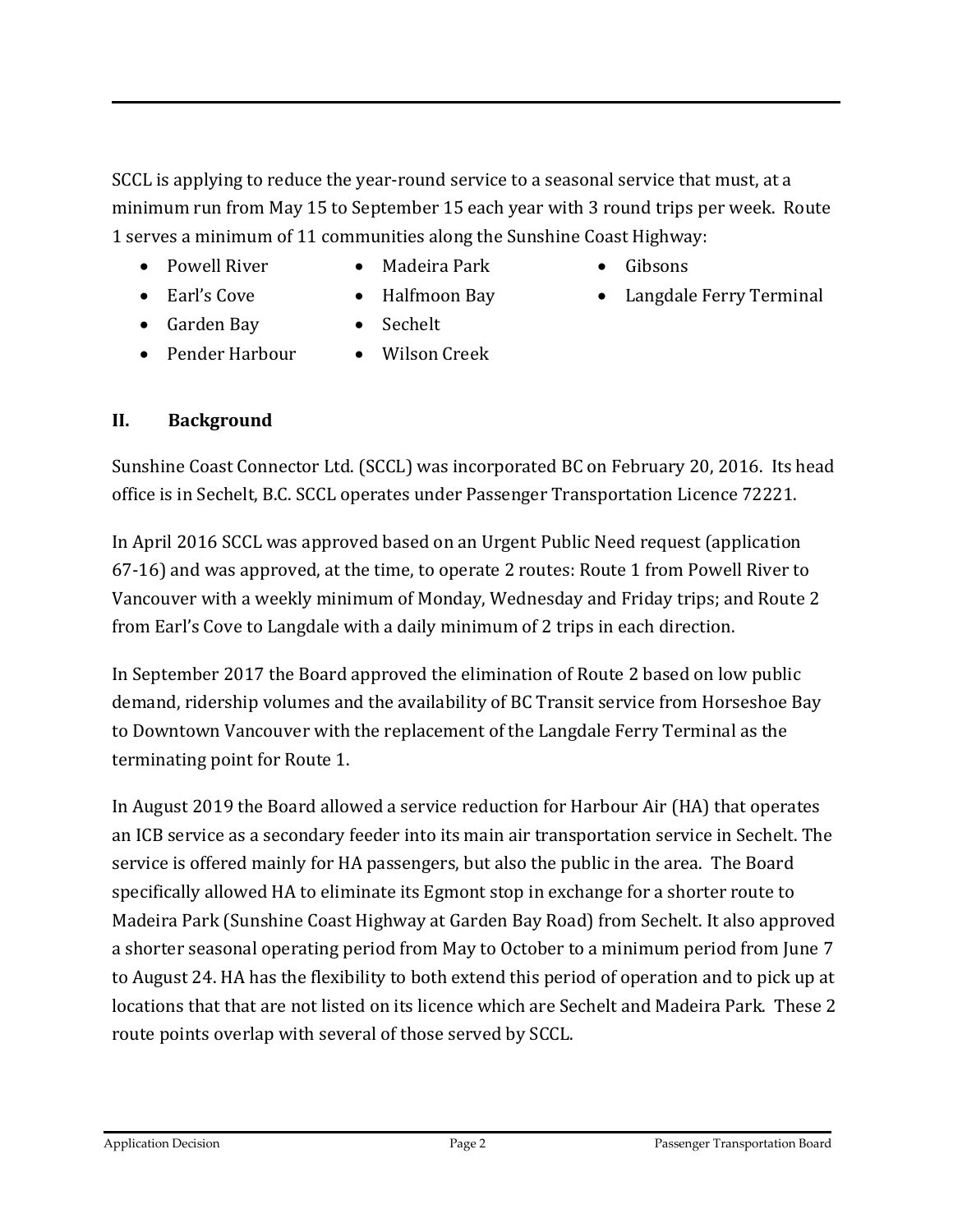## **III. Mandate & Jurisdiction**

This application is made under the *Passenger Transportation Act* (the "Act"). The Act regulates the licensing and operation of commercial passenger transportation vehicles in BC.

Under the Act, the Passenger Transportation Board (the "Board") makes decisions on applications for inter-city buses. The Board has the authority to consider and approve applications for new licences as well as applications from existing licensees to change terms or conditions of their licences.

The Board's mandate is stated in section 28 of the Act. Section 28(1) of the Passenger Transportation Act says that the Board may approve, in whole or in part, an application forwarded to it under s. 26(1) after considering whether:

- (a) there is a public need for the service the applicant proposed to provide under any special authorization.
- (b) the applicant is a fit and proper person to provide that service and is capable of providing that service, and
- (c) the application, if granted, would promote sound economic conditions in the passenger transportation business in British Columbia.

The Act allows the Board to, among other things:

- accept evidence and information that it considers relevant, necessary, and appropriate, whether or not the information would be admissible in a court of law. [Section 15]
- conduct written, electronic or oral hearings, or any combination of them, as the Board, in its sole discretion, considers appropriate. [Section 17]
- require further information from an applicant. [Section 27(1)(b)]

Section 26(2) of the Act requires the Board to publish the fact and nature of applications and section 27(3) requires the Board to consider applications and any written submissions it receives as result of publication. Section 27(5) says that people who make submissions are not entitled to disclosure of further information, unless the Board orders otherwise.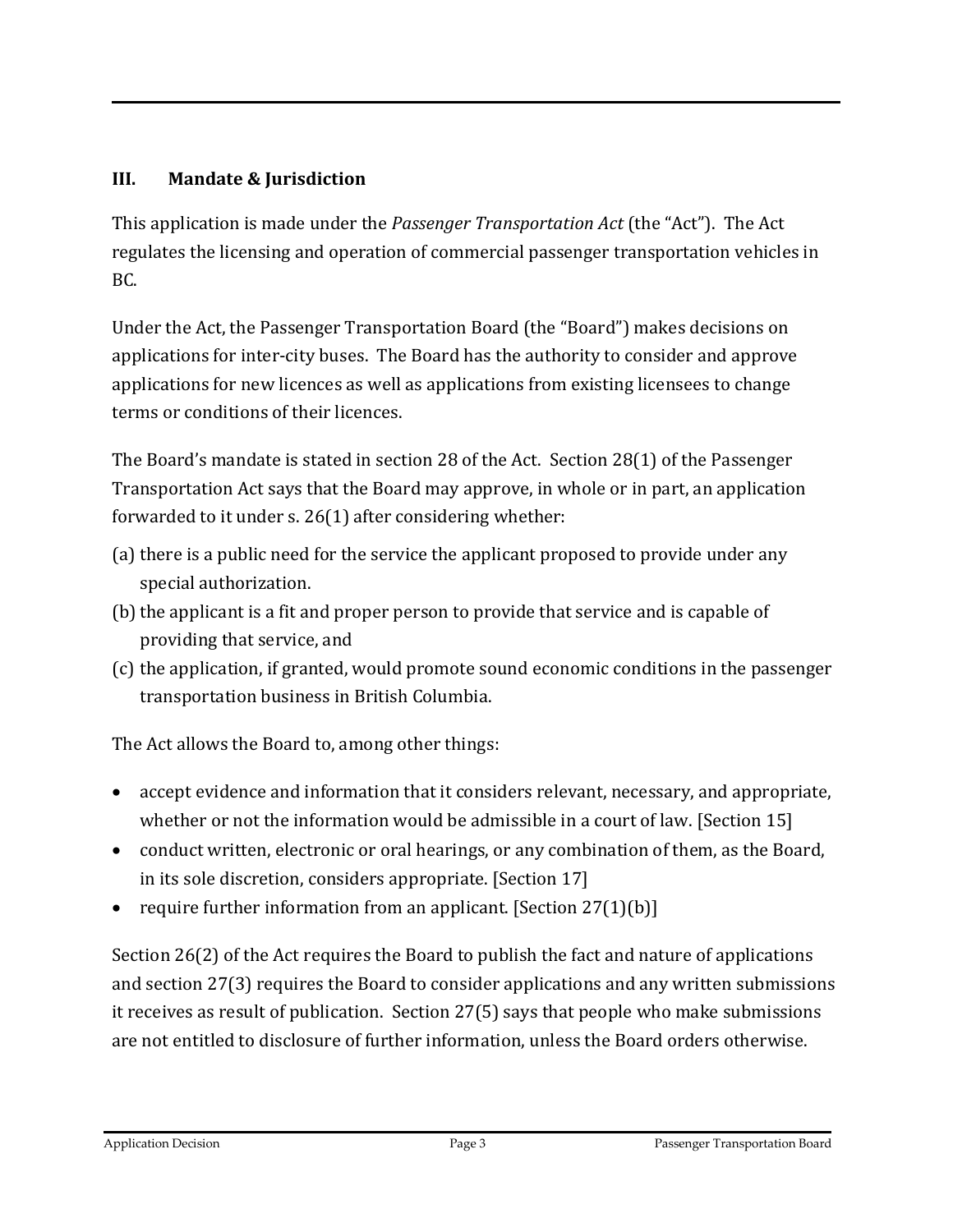If the Board approves an application, it will set terms and conditions of licence primarily with respect to routes and service levels.

## **IV. Procedural Matters**

The applicant submitted required forms. In response to Board requirements to send public notices of its application, the applicant provided documentation showing that provided required notices online, to six municipalities and two First Nations councils, and at the Powell River Town Centre Hotel where the bus stops in Power River.

This application is being conducted by way of a written hearing.

# **V. Applicant's Rationale and Submissions**

# *Public Explanation*

The applicant provided the following text in the Application Summary that was published in the *Bulletin*:

*"Reduction in operation from 12 to 4 months is due to a challenging transportation environment that is characterized by declining ridership, increased competition from subsidized passenger transportation services, the new entry of ultra-low cost carriers, and increased car travel."*

# *Submissions & Applicant's Response*

The Board received ten submissions to the application from eleven individuals (one submission was signed by two individuals). The submissions all came from local residents the majority of which appear to be users of the ICB service. All the submissions with the exception of 2 who did not identify their place of residence came from residents in Powell River. The submissions including the following themes or concerns:

• The service is essential for those who do not own a car or who don't or cannot drive as a means to visiting friends or family or attending medical appointments in Vancouver. Other options such as ride-share and air are too expensive. As an essential service more than tourist economics are at play.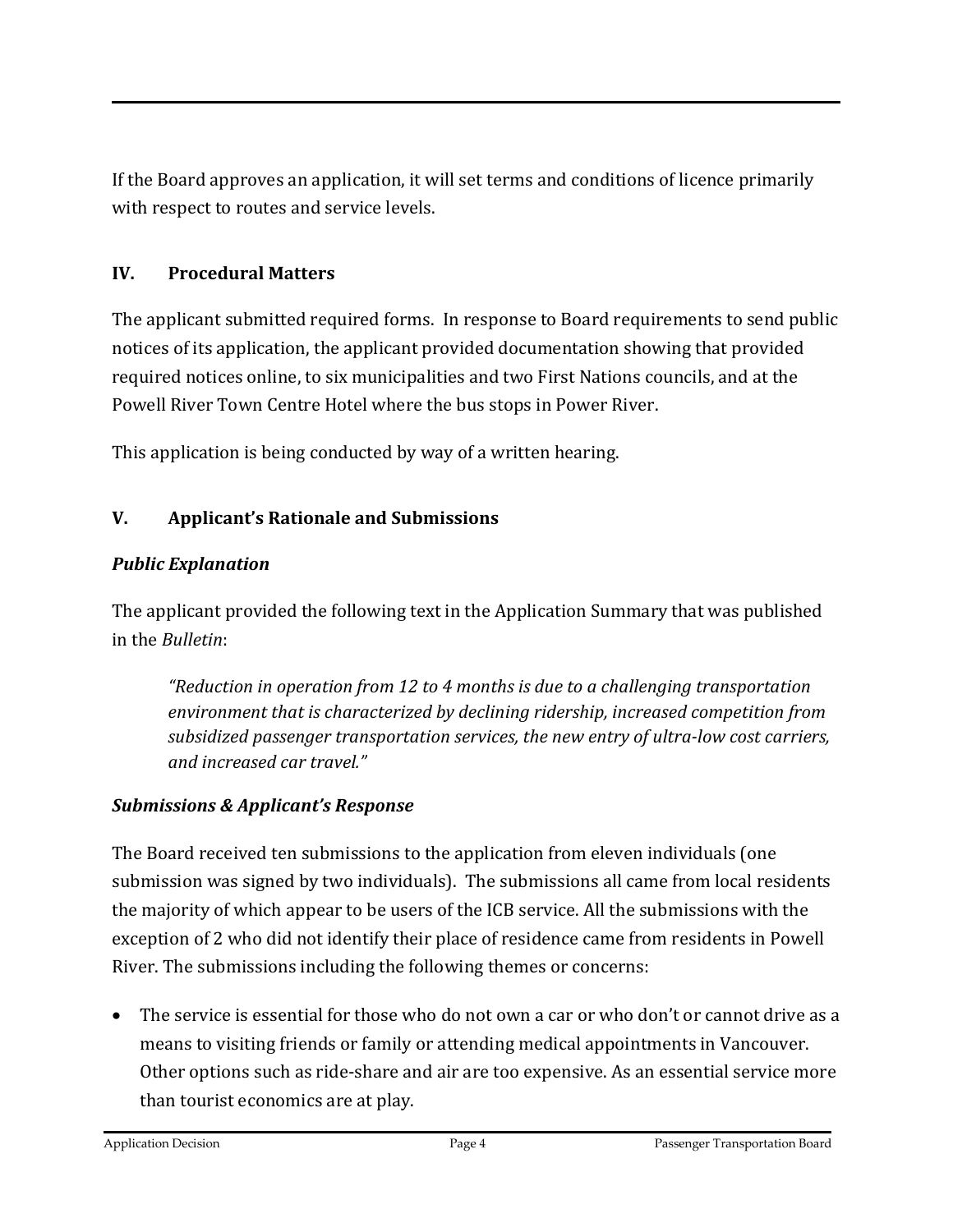- Several spoke about the poor service requiring walk on and walk off at ferries at Saltery Bay and Earls Cove.
- The full service should be year round and subsidized or partially subsidized by government for ferry dependent communities. As an example, BC Transit with a government grant could provide 2 return trips daily between Powell River and the Langdale ferry Terminal. One referred to extending BC Transit's service from Madeira Park and Garden Bay to Earl's Cove that would mean an additional service distance of 24 kilometers and a continuous transit service from Powell River to Langdale.
- A collaborative solution should be studied by various levels of government and, in the meantime, the Board should set aside any decision regarding the application.
- Alternatives by the applicant to shutting the service down after Sept 15 should be considered such as: every 2nd day travel with advanced registration, every other week or one week/month, etc. One submission suggested at a minimum extending the service for the shoulder season to Thanksgiving that would meet seasonal tourism needs.

The applicant acknowledged receipt of the submissions and did not send specific comments respecting these to the Board. It rather explained further its rationale for requesting its amendment of licence to reduce the minimum route frequency from a yearround operation to a seasonal one. This is discussed further in our decision below under the tests of Public Need and Sound Economic Conditions.

The Board gives more weight to submissions that back up claims with facts or details. We have considered the opposing submissions in our review of this application.

## **VI. Reasons for the Board's Decision**

# *Is the applicant a fit and proper person to provide its proposed service and is the applicant capable of providing the service?*

The Board looks at fitness in two parts:

- a. is the applicant a "fit and proper person" to provide the proposed service; and
- b. is the applicant capable of providing that service?

The Board considers *fitness* and *capability* in the context and circumstances of an application. When an applicant proposes to reduce service, the Board is likely to apply the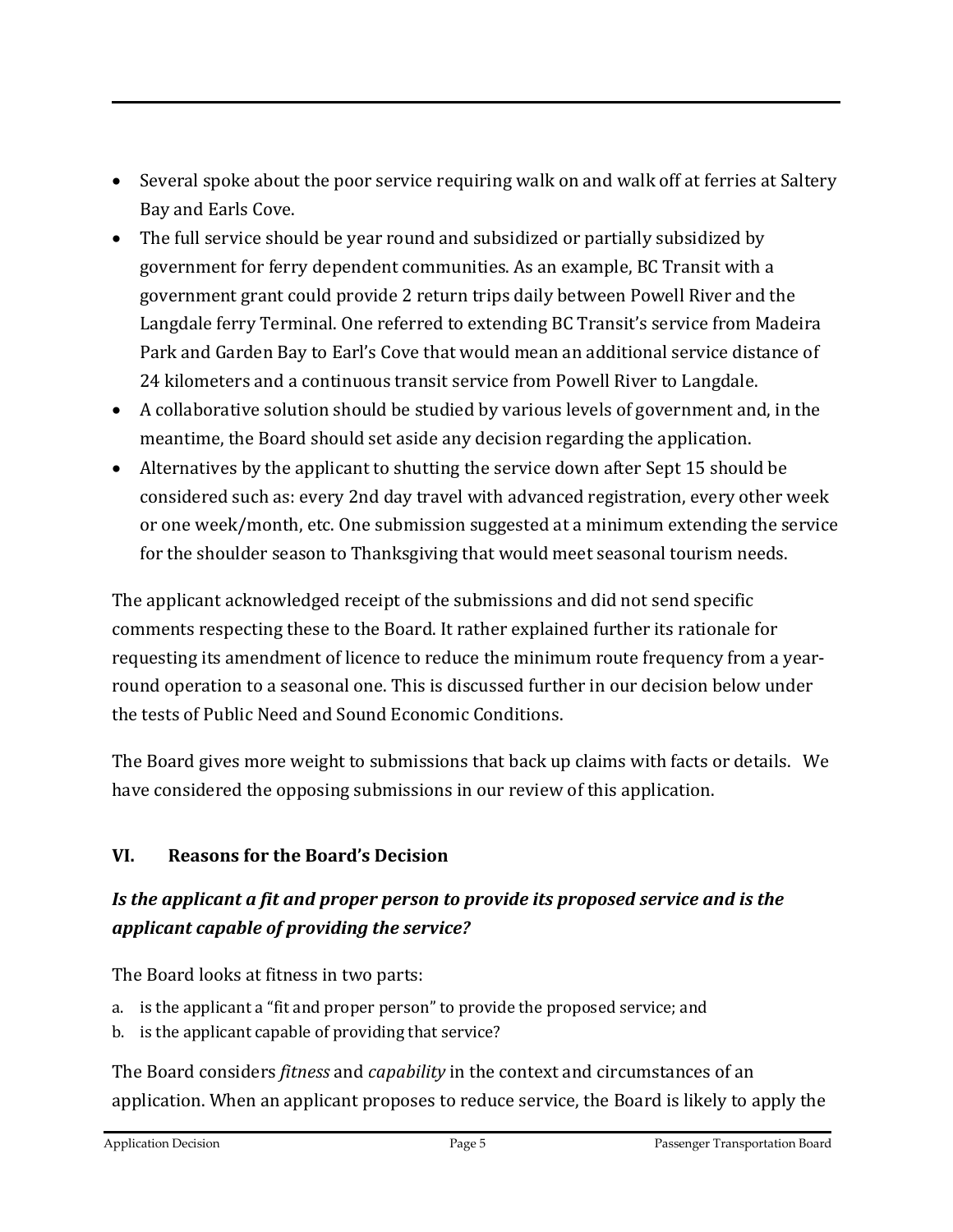logic that the licensee is a fit and proper person to provide the service proposed unless there is some compelling evidence to the contrary.

We received no evidence that indicates that the applicant is not fit, proper and capable of operating the ICB transportation service. All the disclosure forms were completed with no discrepancies. The applicant's NSC safety rating is "Satisfactory-Unaudited".

SCCL application materials included a business plan that outlined its hiring requirements, testing and training of drivers, its outsourcing of vehicle maintenance as well as the management of business logistics, reservations, website maintenance, etc. The financial information included a Balance Sheet and a Statement of Income and Retained Earnings as at April 12, 2017and 2018 and another for a cash flow projection.

We find the applicant continues to be fit, proper and capable to provide the service with the proposed amendment.

# *Is there is a public need for the service the applicant proposes to provide, and would approving the application support sound economic conditions in the passenger transportation business in British Columbia?*

The Board considers public need and sound economic conditions together. The Board seeks to balance public need for available, accessible and reliable commercial passenger transportation service and overall industry viability and competitiveness.

The Board must decide what level of service meets public need. If the Board determines that the proposed minimum route frequency will meet the public need, it may grant the application. If it determines that the proposed level will not meet the public need, then it may refuse the application or grant it in part in a manner that meets the public need. For a proposed amendment such as that presented by this application it may approve the application when the level of public need is not sufficient to justify continuation. If it finds that the level of public need justifies continuation of the service at either current or reduced levels, it may refuse the application.

The Board must also consider whether approving the application would promote sound economic conditions in the passenger transportation business in British Columbia. This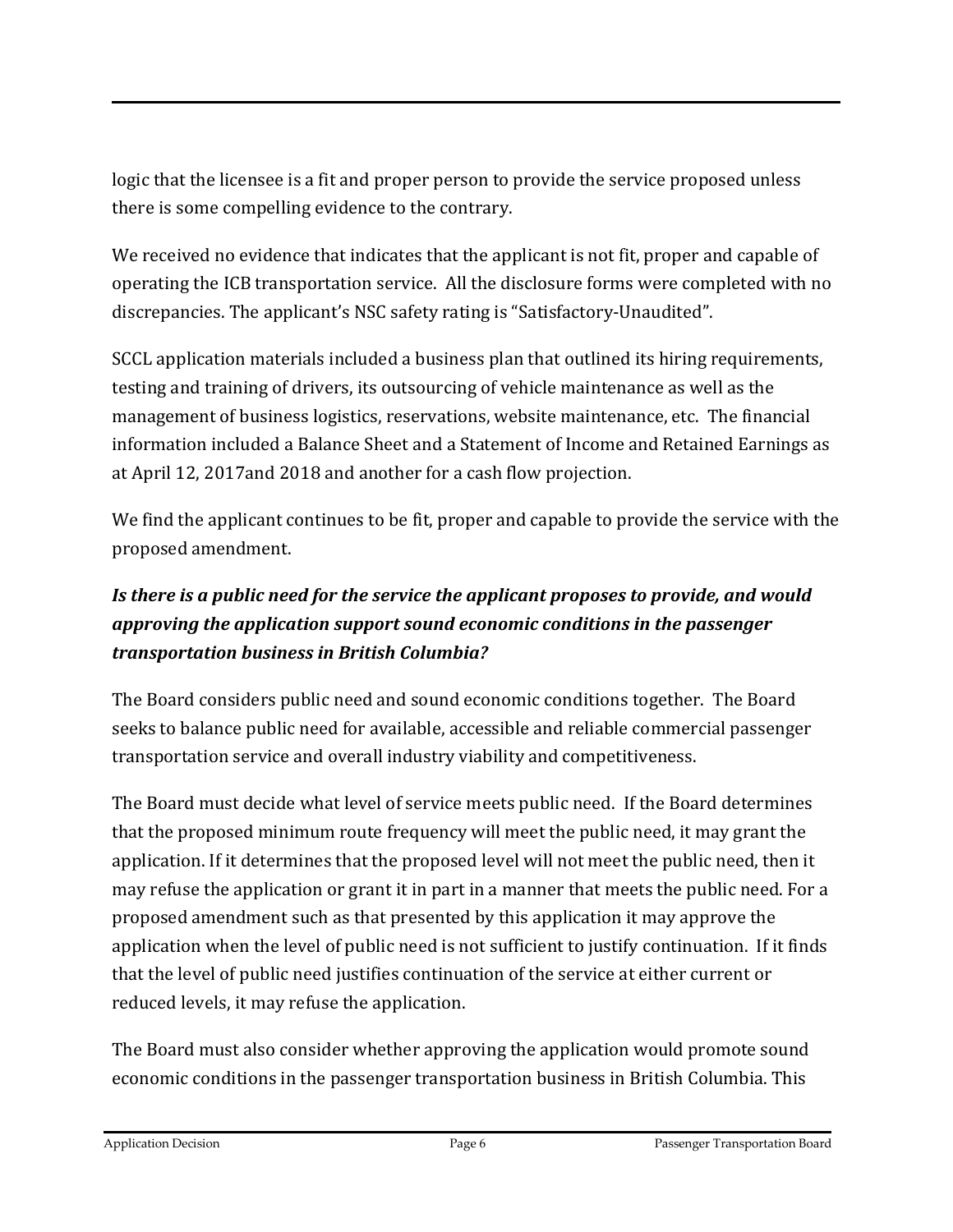includes, but is not limited to, the financial health of the applicant seeking a minimum route frequency reduction or a route or route point elimination. The Board reviews such things as:

- the financial performance of the applicant;
- ridership on the inter-city bus; and
- other transportation options that may be available.

The applicant presented the following information and evidence to support its request to amend its licence:

- Most of the SCCL passengers (up to 71%) use the SCCL service from Powell River to Langdale between May and September. For the remainder of the year only 29% of its passengers use the service.
- Actual ridership data for 3 years show low demand for the service from the middle of September to the middle of May each year. Bus ridership declined 23% between 2016/17 and 2018/19.
- Statements of Income and Retained Earnings for 2017 and 2018 indicate severe to moderate net losses.
- To offset the low demand in the low season it has embarked on a program to improve service in areas where there is no BC Transit service between Powell River and Sechelt during the high season when the public needs it.
- The new route frequency proposed together with public transit options available should provide an adequate level of service to meet the public need.
- SCCL in its response to submissions outlined the following:
	- o It started in May 2016 with 2 almost new buses (a 41 and 24 passenger) and after 6 months of operation the larger bus was running with less than 20% of its capacity. This required a replacement due to high operating costs and the purchase of a 15-passenger bus instead.
	- o For similar reasons the 24 passenger bus was replaced with a 15 passenger van because after a 10 month period it was running at 30% of its capacity (up to 4-5 passengers, one way).
	- o For 3 years there has been insufficient revenue to cover wages to the owners. Ridership is extremely low.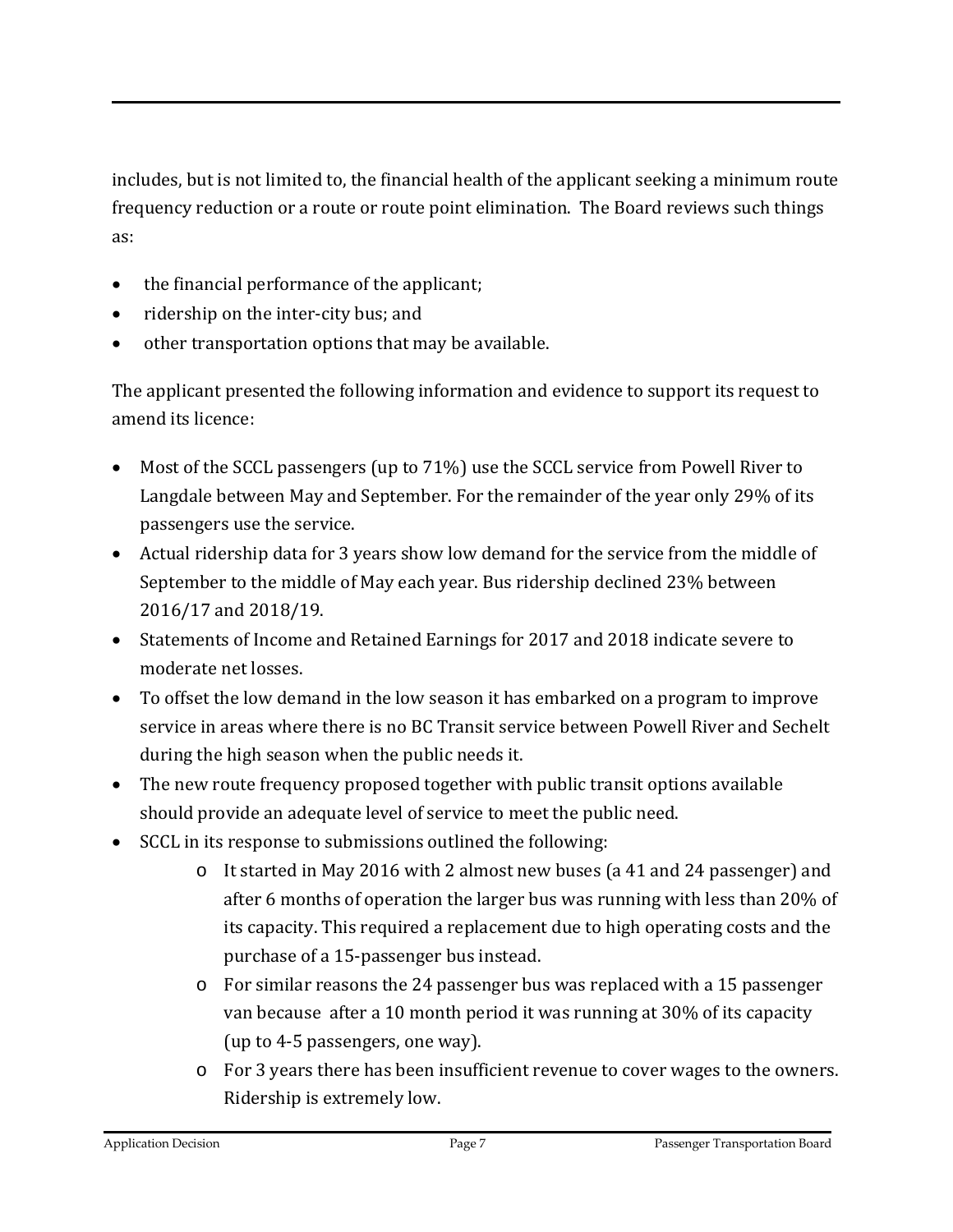- o Anecdotal information indicates that 90% of bus users were tourists and approximately 10% were local residents.
- o In 2017 from October to May it attempted to increase ridership by decreasing the price and offering frequent rider incentives (e.g. 1 free ticket for purchase of 5) that produced no positive results and ridership continued to decline.
- o With regard to walk on and walk off ferry concerns at Saltery Bay and Earls Cove it outlined, at times, the need with low ridership to operate 2 buses at each terminal that allowed a reduction of expenses associated with and avoiding ferry charges for buses.
- o The applicant has appealed to various levels of government and has support from the Qathet Regional District that endorses a proposal to have a BC Ferry and BC Transit option in place that would entail BC Transit providing regular pick up and drop off service between Powell River and Saltery Bay three days a week in low season and every day service in high season as an alternative to SCCL. SCCL would provide transportation from Langdale to Earls Cove and contends that it would allow it "to reduce the rate dramatically" and also increase daily trips on weekends and other days. SCCL contends this would retain an ICB service between Powell River and Langdale. It also points out that if BC Ferry offered a free ride for its customers in low season it would attract more passengers and would not present a large financial burden as most of its passengers are seniors who ride free.

#### **Analysis & Findings**

With regard to public need the panel must in this application balance the public's need for service with SCCL's ability to maintain an overall financially viable year –round ICB service. The panel found that submissions did not persuasively show a public need at a level that can sustain a commercial service in the off season. Only three submissions provided any indication of use regarding the ICB service and only one these indicated use of twice per year with a preference for three or more. A predominant theme in the submissions was the establishment of publicly funded services involving government, BC Ferries and BC Transit that would make available a continuing year round service on the route to provide an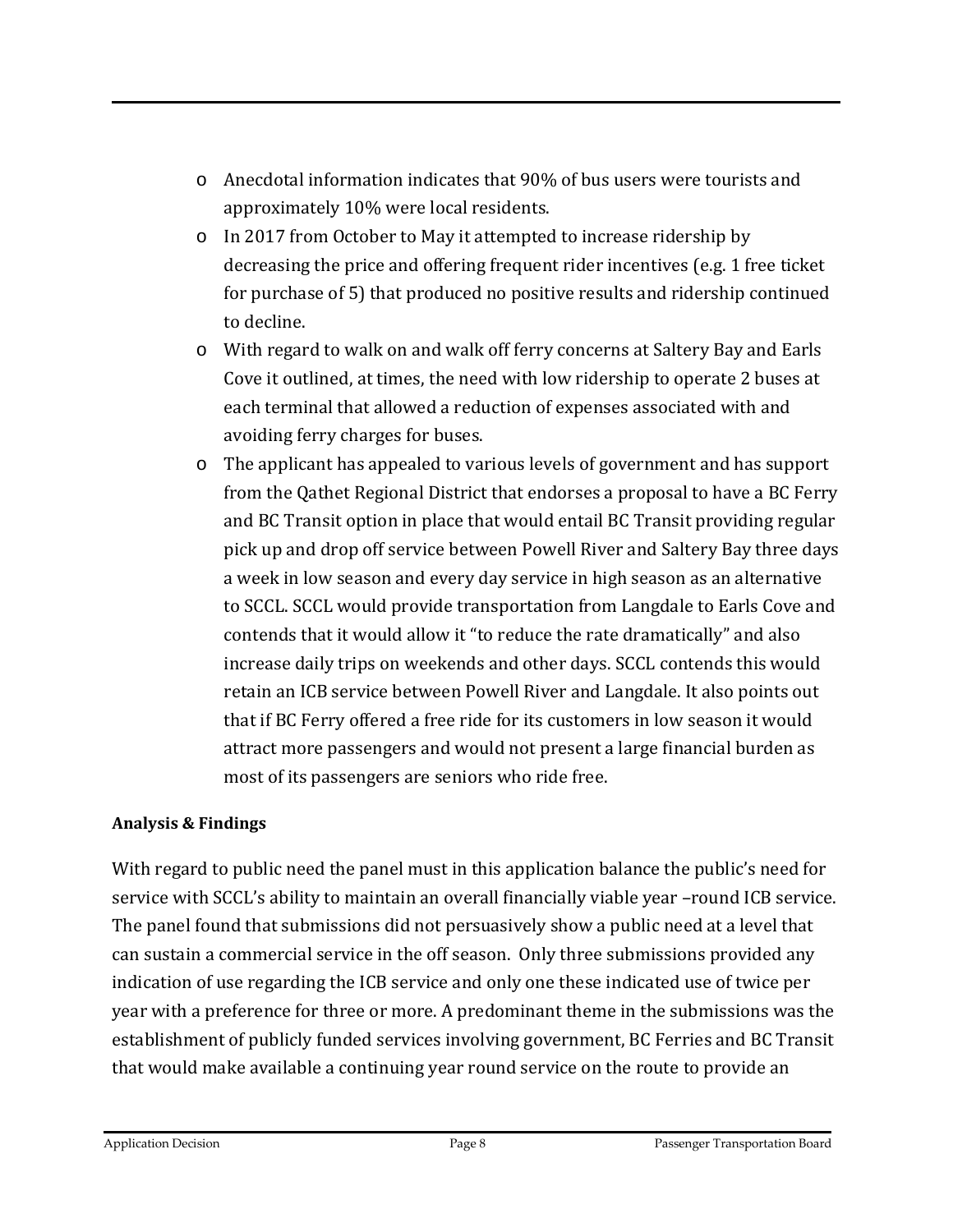essential means of transportation for seniors and others to attend medical appointments, visit family, etc. in Vancouver. Such an issue is outside the mandate of the Board.

The panel is aware that certain resident s in the Sunshine Coast area will be negatively impacted by this amendment proposed by SCCL. However, it is of the view that, on balance, it is in the broader public interest to maintain some level of seasonal service on the scheduled route, even with inconveniences and limited transportation options, than to force SCCL to abandon the ICB service altogether due to continued operating losses. As a result, the panel finds that the level of public need is not sufficient for SCCL to sustain a year-round service, and approves the amendment requested.

The term "sound economic conditions" in the legislation is directed towards the "transportation business". It does not relate to the broader social and economic consequences that might result from a reduction in minimum route frequency and referred to in the submissions. SCCL is a private, commercial company. It does not receive government grants or subsidies. It provides a scheduled bus service on the Sunshine Coast Highway corridor. SCCL has continued, despite attempts otherwise, to experience continued losses on its operation. Submissions to this application request subsidization by government or BC Transit services that would allow a year-round operation serving the corridor with what the submissions claim is an essential service. The panel, however, is not in a position to speculate how government might respond or what a new state of bus service might look like.

The panel accepts that SCCL's operation has been losing money and is unable to sustain continued net losses. The ridership numbers are not positive. The panel also notes that SCCL is the only provider of an ICB service on the corridor from Powell River to Langdale with the exception of several route points served by a Harbour Air ICB service. One that caters primarily to its customers and operates a limited time of the year. The panel takes the view, therefore, after reviewing overall financial viability and health of SCCL that some preservation of the route even on a seasonal basis was important as opposed to the potential of losing the entire service. This hopefully will allow SCCL time to explore various alternative options in its business model to continue ICB services after September 15. We find granting this application in whole will allow SCCL to sustain a needed but diminished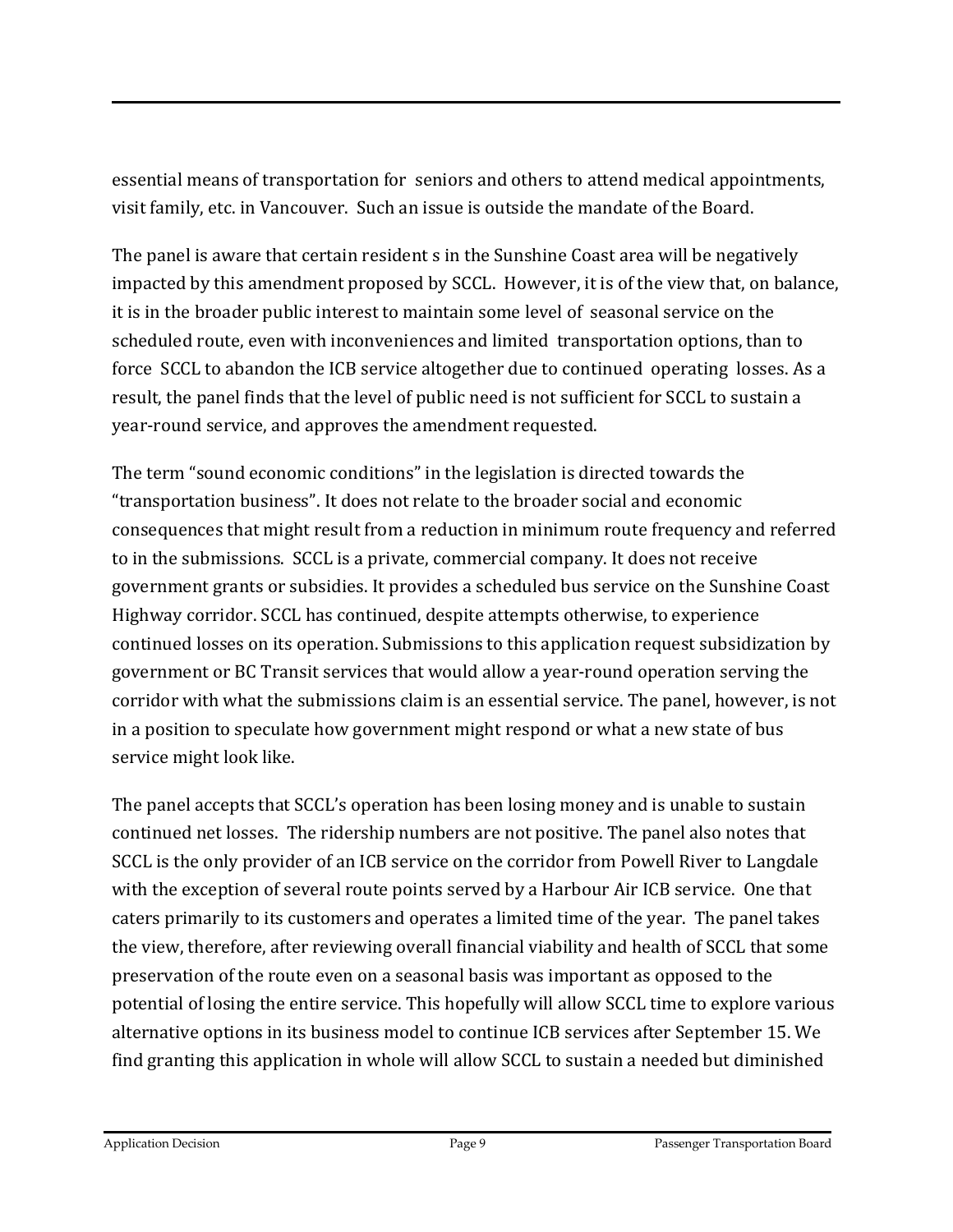service. The panel finds that this will contribute to sound economic conditions in the transportation business in B.C.

To ensure that there is a smooth transition of service, the Board is requiring SCCL in Appendix 1 to present a route schedule changes and implementation details through appropriate public notices.

#### **VII. Conclusion**

For the reasons above, this application is approved in whole.

The Board establishes public notice requirements, and terms and conditions of licence that are attached to this decision as Appendices 1 and 2. These form an integral part of the decision.

Note: As of September 2019, the *Passenger Transportation Act* requires the Board to establish terms and condition of licence regarding vehicle identifiers and data requirements. These are included in Appendix 2 under "Legislative Requirements."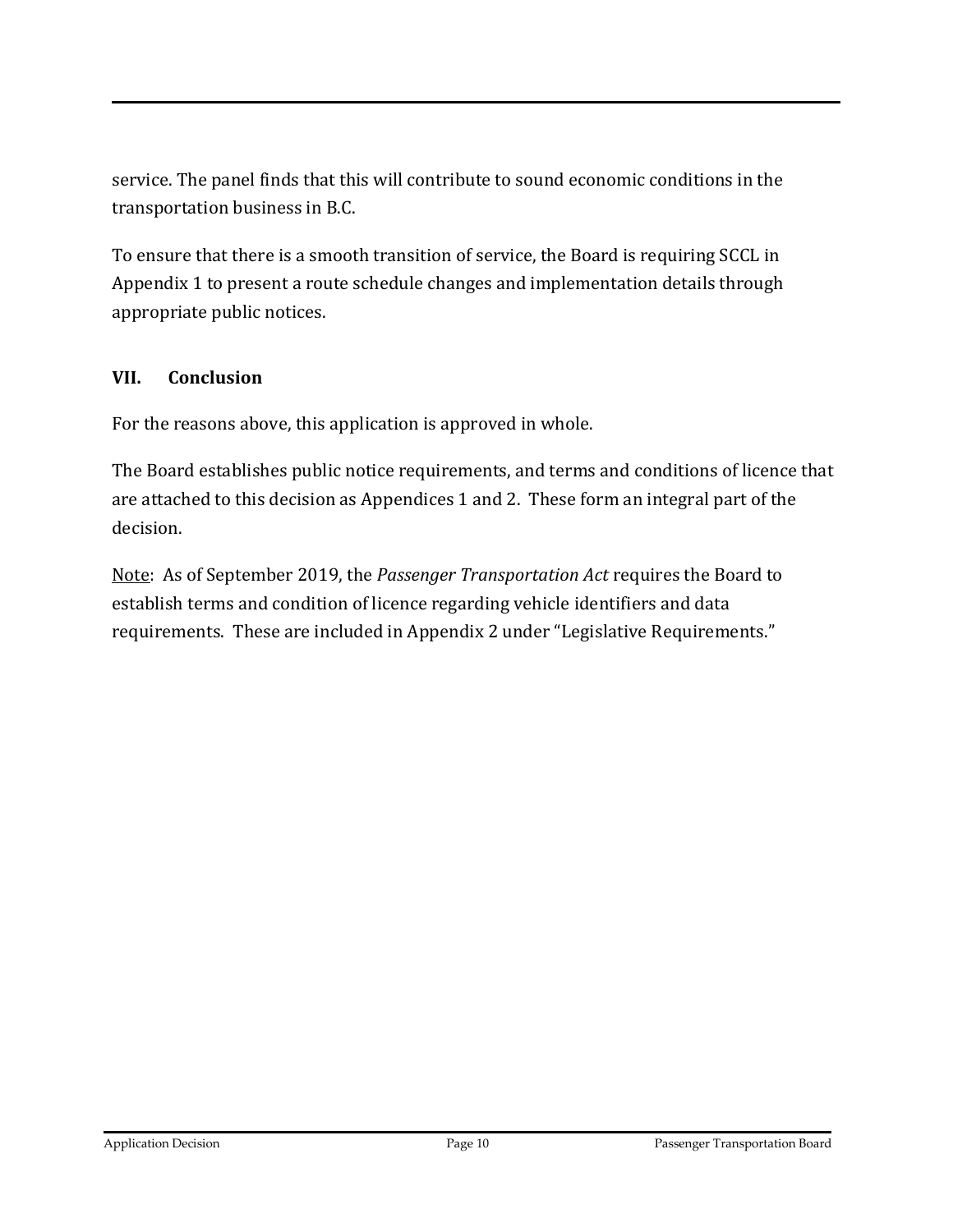## **Appendix 1**

#### **Public Notice Requirements**

#### **Direction to the Applicant:**

At least 14 days before implementing schedule changes, Sunshine Coast Connector Ltd. must publish notice of the change and the effective date in a prominent location on Sunshine Coast Connector Ltd.'s website and at its terminal or agents premises along affected routes. Copies of such notices must be provided to the Registrar, Passenger Transportation before an amended licence may be obtained.

A Passenger Transportation Licence must be issued by the Registrar of Passenger Transportation under section 29 or renewed under section 34 of the *Passenger Transportation Act* before the licence amendments approved in this decision may be exercised.

#### **Direction to the Registrar of Passenger Transportation:**

The Registrar may amend Sunshine Coast Connector Ltd.'s licence to incorporate the changes in inter-city bus routes and minimum route frequencies as set out in the terms and conditions below. An amended licence may only be issued after Sunshine Coast Connector Ltd. has given the Registrar copies of the notice of schedule changes referred to in the "Direction to the Applicant".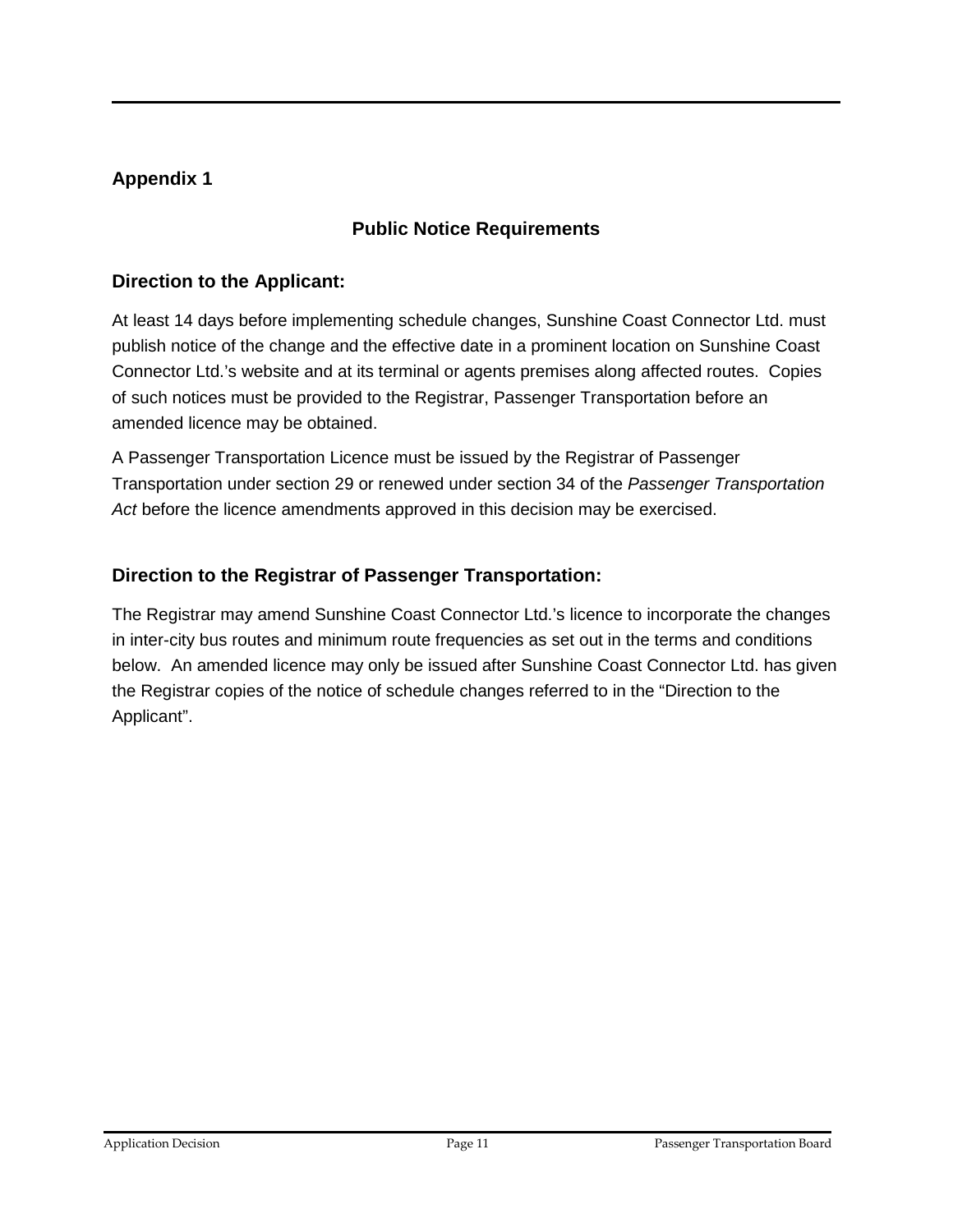# **Appendix 2**

## **Terms & Conditions of Licence**

| <b>Special Authorization</b><br><b>INTER-CITY BUS AUTHORIZATION (ICBA)</b><br><b>Terms &amp; Conditions</b> |                                                                                                                                                                                                                                                                                                                                                                                                                         |  |  |
|-------------------------------------------------------------------------------------------------------------|-------------------------------------------------------------------------------------------------------------------------------------------------------------------------------------------------------------------------------------------------------------------------------------------------------------------------------------------------------------------------------------------------------------------------|--|--|
| <b>Definitions</b>                                                                                          | "Board" means the Passenger Transportation Board<br>"Registrar" means the Registrar, Passenger Transportation                                                                                                                                                                                                                                                                                                           |  |  |
| A. Legislative Requirements                                                                                 |                                                                                                                                                                                                                                                                                                                                                                                                                         |  |  |
| <b>Vehicle Identifiers</b>                                                                                  | Each motor vehicle operated under this authorization must<br>display, at the times and in the form and manner required by the<br>Registrar, a vehicle identifier that is:<br>(a) issued to the licensee by the Registrar; or<br>(b) authorized by the Registrar to be issued by the licensee.                                                                                                                           |  |  |
| <b>B. ICB Service</b>                                                                                       |                                                                                                                                                                                                                                                                                                                                                                                                                         |  |  |
| Service                                                                                                     | Transportation of passengers must be provided:<br>(a) on a scheduled basis, and<br>(b) in accordance with minimum frequencies and other<br>terms; and<br>(c) conditions of licence that apply to the routes and route<br>points.                                                                                                                                                                                        |  |  |
| Schedule                                                                                                    | The licence holder must publish, in a manner accessible to the<br>general public, a schedule for each route with the time and<br>location of each stop, and must carry in each vehicle a copy of<br>the schedule that the vehicle is following.                                                                                                                                                                         |  |  |
| <b>Express Authorization</b>                                                                                | Transportation of standees is authorized only when all the<br>following conditions are met:<br>(a) The licence holder has current and proper insurance<br>coverage for the transportation of standees;<br>(b) Passengers are not permitted to stand for a period that is<br>longer than 30 minutes or for a distance that exceeds 30<br>road kilometers, and<br>(c) Freight and passenger baggage is not carried in the |  |  |